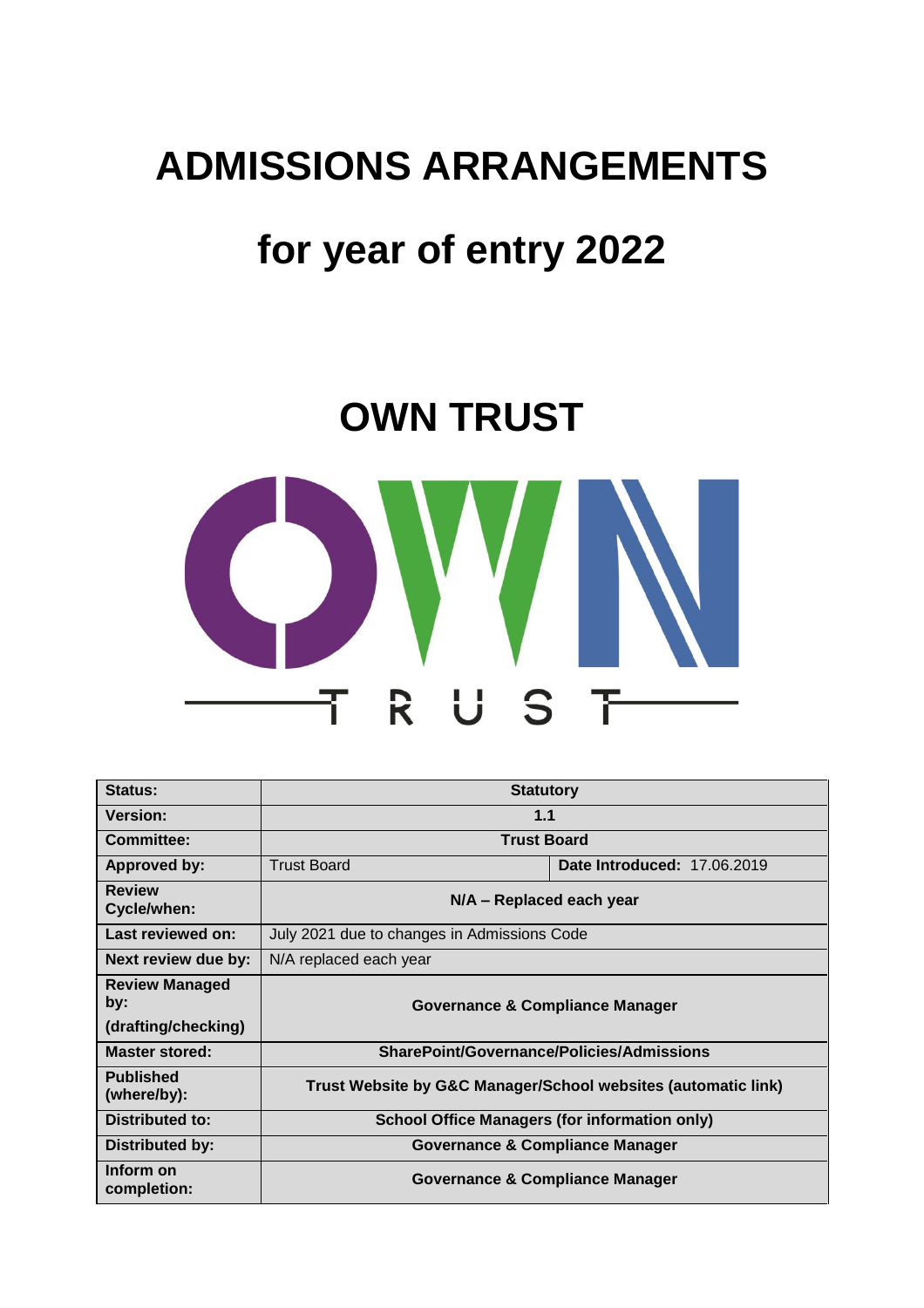## **REVISIONS**

| <b>Version</b> | Page/<br>Item No. | <b>Description of Change</b>                                                                                                                              | Approved<br>On |
|----------------|-------------------|-----------------------------------------------------------------------------------------------------------------------------------------------------------|----------------|
| 1.0            |                   | First approval                                                                                                                                            |                |
| 1.1            | 4/5.4i            | Amendment to include previously looked after children<br>in line with requirements of Admissions Code 2021 and<br>removal of point ii in line with above. | 13/07/21       |
|                | $5/$ *            | Definition clarified for looked after and previously looked<br>after children                                                                             |                |
|                |                   |                                                                                                                                                           |                |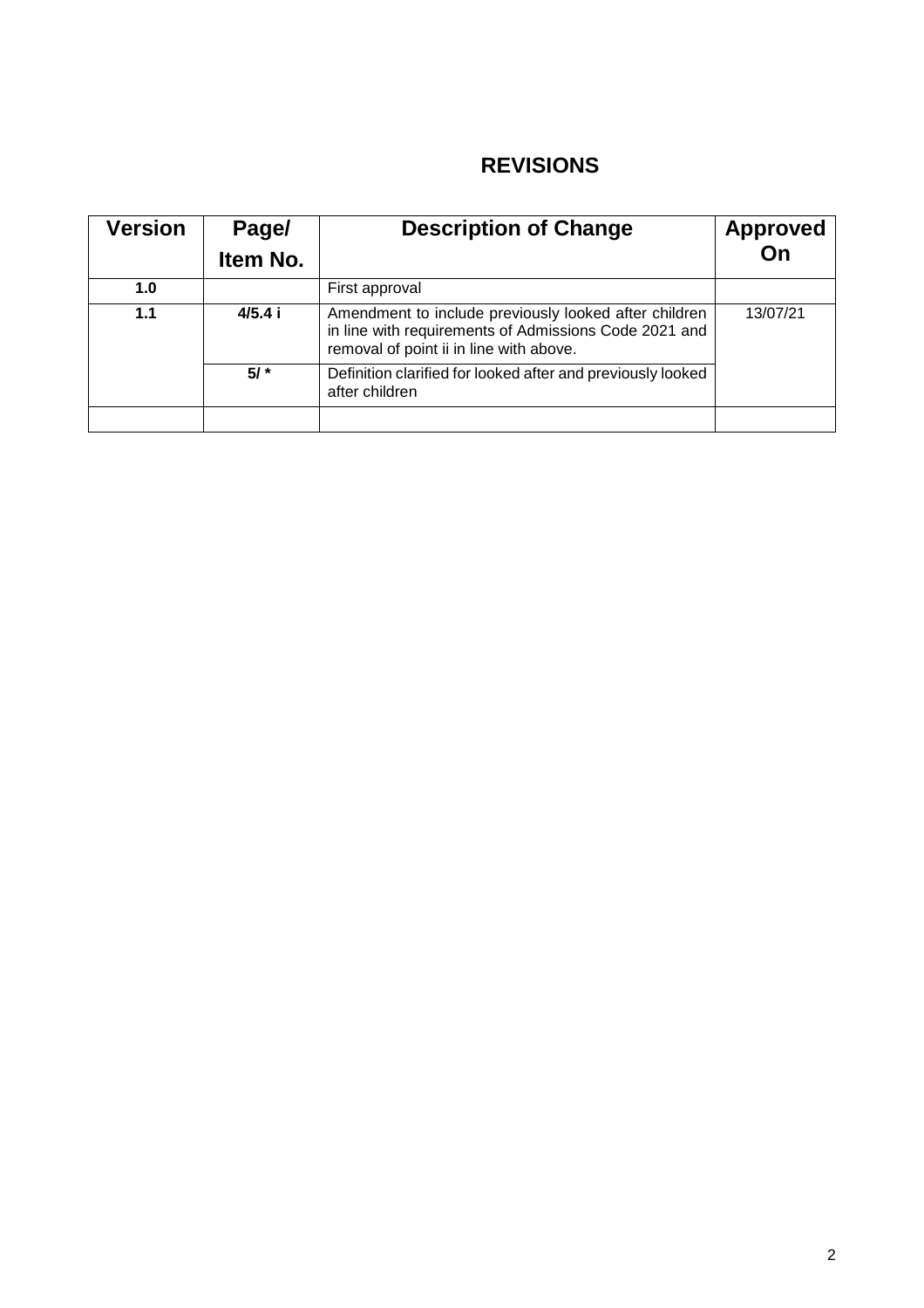## **Contents**

## **1. Introduction**

1.1. In accordance with the Education Act 2002 and the requirements of the School Admissions Code, the Trustees of OWN Trust are required to consult, determine and notify their admission arrangements for schools for September 2021.

## **2. Determination of admission arrangements for September 2021**

- 2.1 The Board of Trustees of OWN Trust apply the regulations on admissions fairly and equally to those children who attend Orton Wistow Primary School, Woodston Primary School and Nene Valley Primary School.
- 2.2 OWN Trust is its own admission authority and is responsible for setting the criteria for admission and for their interpretation. As its own admissions authority, OWN Trust has made the decision to use Peterborough City Council Admissions Service to co-ordinate the admission arrangements for Trust schools.
- 2.3 OWN Trust adheres to Peterborough's Fair Access protocol.

## **3. OWN trust school information**

Catchment areas for each school within the Trust are available via the Peterborough City Council website: <https://www.peterborough.gov.uk/residents/schools-and-education/school-admissions/>

#### **3.1 Orton Wistow Primary School**

The published admission number for September 2021 for Orton Wistow Primary School is 60 children

#### **3.2 Woodston Primary School**

The published admission number for September 2021 for Primary School is 90 children.

#### **3.3 Nene Valley Primary School**

The published admission number for September 2021 for Nene Valley Primary School is 45 children.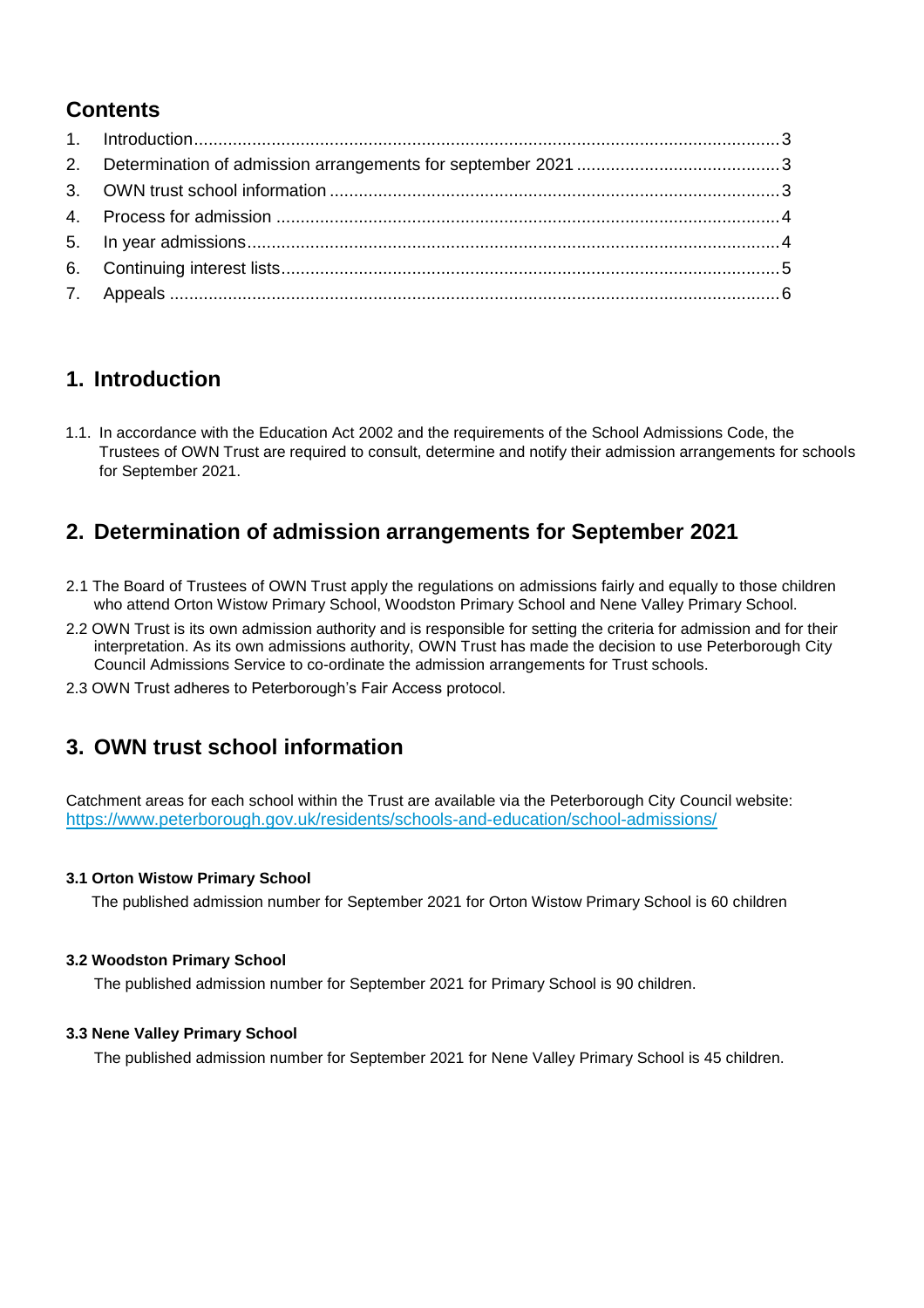## **4. Process for admission**

#### **4.1 Admission of Children into the Early Years Foundation Stage – at the start of the academic year**

- 4.1.1 The Department for Education (DfE) Admissions Code 2014 requires that admissions into the Foundation year group, at the beginning of the academic year, be coordinated by the Local Authority. This is in order to provide a better service to parents and carers. This co-ordination involves a common application form and a common timetable as described in the 'co-ordinated scheme'. Further information can be found on [www.peterborough.gov.uk/admissions](http://www.peterborough.gov.uk/admissions)
- 4.1.2 The Local Authority publishes a composite booklet entitled Primary Schools Admissions Booklet, published each year. This provides parents and carers with information on the admission process, timetable and how parents can apply for a place in the school of their choice.
- 4.1.3 Parents have a right to express a preference for the school of their choice and they should do so using the online application service, [www.peterborough.gov.uk/admissions](http://www.peterborough.gov.uk/admissions) .

#### **4.2 Admission of Children out of their normal age group**

- 4.2.1 Parents may seek a place for their child outside of their normal age group, for example, if the child is gifted and talented or has experienced problems such as ill health. In addition, the parents of a summer born child may choose not to send that child to school until the September following their fifth birthday and may request that they are admitted out of their normal age group – to reception rather than year 1.
- 4.2.2 Parents requesting admission out of the normal age group will be assessed on a case-by-case basis.

### **5. In year admissions**

- 5.1. OWN Trust uses Peterborough Local Authority Admissions Service to co-ordinate the admission arrangements for Trust schools. OWN Trust schools will advise the Local Authority of all available places.
- 5.2. An application must be submitted to the Local Authority. They will respond, in writing, to advise whether an offer of a school place is available.
- 5.3. The Trust does not always have enough places available for every child whose parents have applied for a place in a particular school. In this case the school will use an order of priority for admissions to the school.
- 5.4. This will be in addition to any specific arrangements to specialist provision. The order of priority for all other children is as follows:
	- i. A 'looked after child'\* or a child who was previously looked after but immediately after being looked after became subject to an adoption, child arrangements, or special guardianship order, including those who appear to have been in state care outside of England and ceased to be in state care as a result of being adopted.
	- ii. Children who are both living in the catchment area\*\* served by the school and have siblings\*\*\* of compulsory school age still attending the school at the time of their admission.
	- iii. Other children living in the catchment area\*\* at the time of admission.
	- iv. Children of members of staff (working within the requested school), provided that they have been employed for a minimum of two years and/or are recruited to fill a vacant post for which there is a demonstrable skills shortage.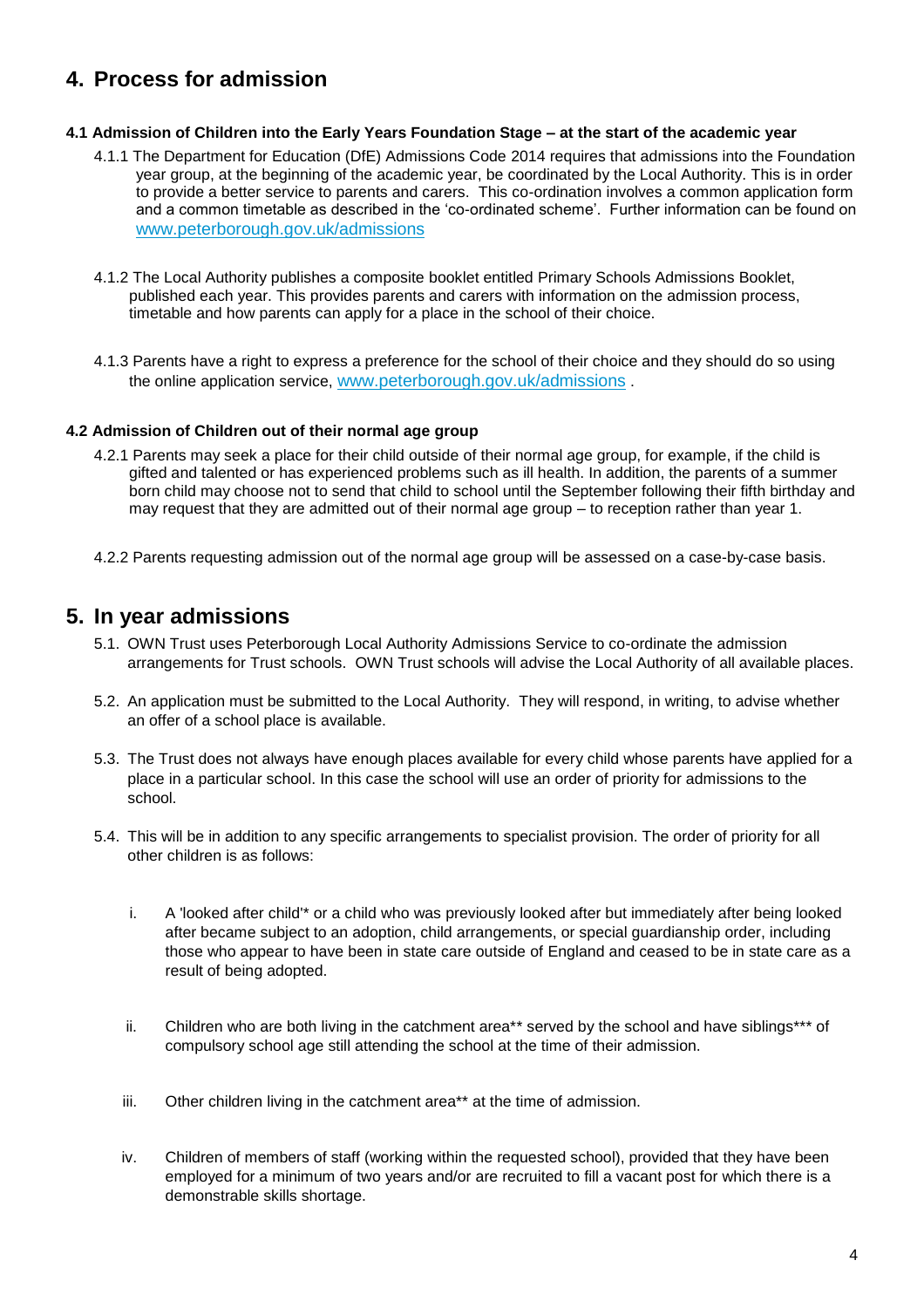- v. Children who do not live in the catchment area\*\* served by the school, but who have siblings\*\*\* of compulsory school age attending the school (or are attending an infant or junior school on the same site) at the time of their admission.
- vi. Other children whose parents have requested a place who live outside the catchment area\*\*of the school.
- \* A looked after child is a child who is (a) in the care of a local authority, or (b) being provided with accommodation by a local authority in the exercise of their social services functions (see the definition in Section 22(1) of the Children Act 1989). An adoption order is an order under the Adoption Act 1976 (see Section 12 adoption orders) and children who were adopted under the Adoption and Children Act 2002 (see Section 46 adoption orders). A 'child arrangements order' is an order settling the arrangements to be made as to the person with whom the child is to live under Section 8 of the Children Act 1989 as amended by Section 14 of the Children and Families Act 2014. Section 14A of the Children Act 1989 defines a 'special guardianship order' as an order appointing one or more individuals to be a child's special guardian (or special guardians). A child is regarded as having been in state care outside of England if they were in the care of or were accommodated by a public authority, a religious organisation, or any other provider of care whose sole or main purpose is to benefit society.
	- \*\*An alphabetical list of streets and their school catchment areas is available on the Peterborough City Council website.
	- \*\* \*Definition of siblings
		- The definition of a brother or sister sometimes referred to as a sibling: -
	- a brother or sister sharing the same parents;
	- a half-brother or half-sister where 2 children share one common parent;
	- − a step-brother or step sister, where two children are related by a parent's marriage adopted children
	- a child who has been adopted or is fostered by parents/carers who have other children.
	- − A brother or sister must be living at the same address as the child when the application is made.

#### **5.5. Tie-Breaker**

In cases of equal merit, priority will be given to the child living nearest the school as measured by a straight line. Distance is measured in a straight line using the Local Land Property Gazetteer (LLPG) provided from the seed point located at the child's home address to the seed point for the school. The seed point is taken from the Ordnance Survey's (OS) Address-Base dataset. It is used to locate individual residential and school addresses using grid references as seed points.

#### **6. Continuing interest lists**

- 6.1. Continuing interest lists for all oversubscribed primary schools will be maintained by the Local Authority until co-ordination ends, i.e. 31 August. Continuing Interest lists are held in strict oversubscription criteria order. Applicants will be ranked according to each individual school's oversubscription criteria and the Local Authority will continue to coordinate on behalf of OWN Trust to allocate places from those lists, if places become available.
- 6.2. After the offer date there will be no distinction between 'on-time' and 'late' applications on continuing interest lists.
- 6.3. OWN Trust schools will advise the Local Authority when a place becomes available. The Local Authority will then offer the place to the child who is at the top of the continuing interest list.